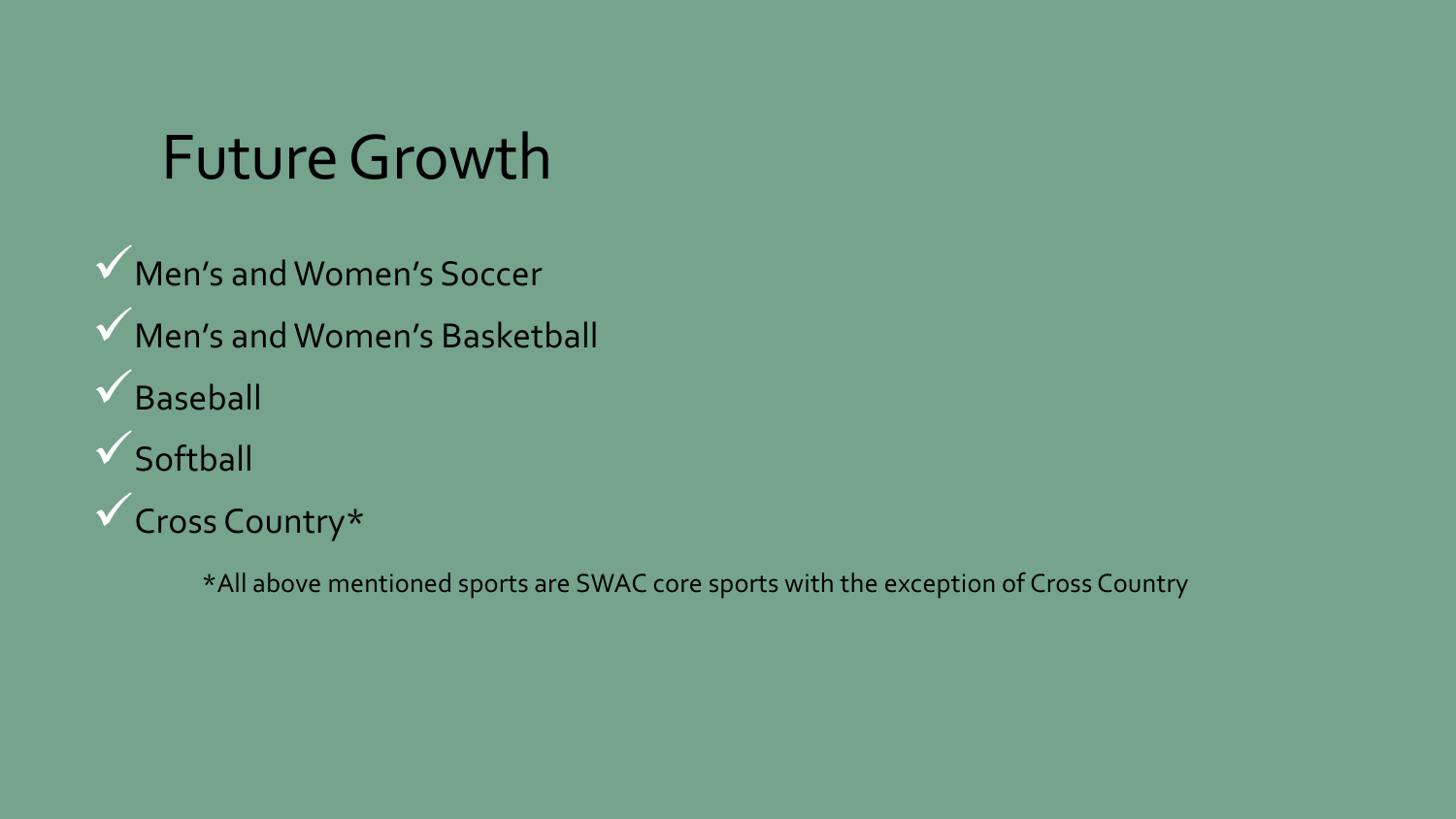GBC IAC Meeting Minutes May 16, 2019 Page 14

## GO BIGHORNS!!